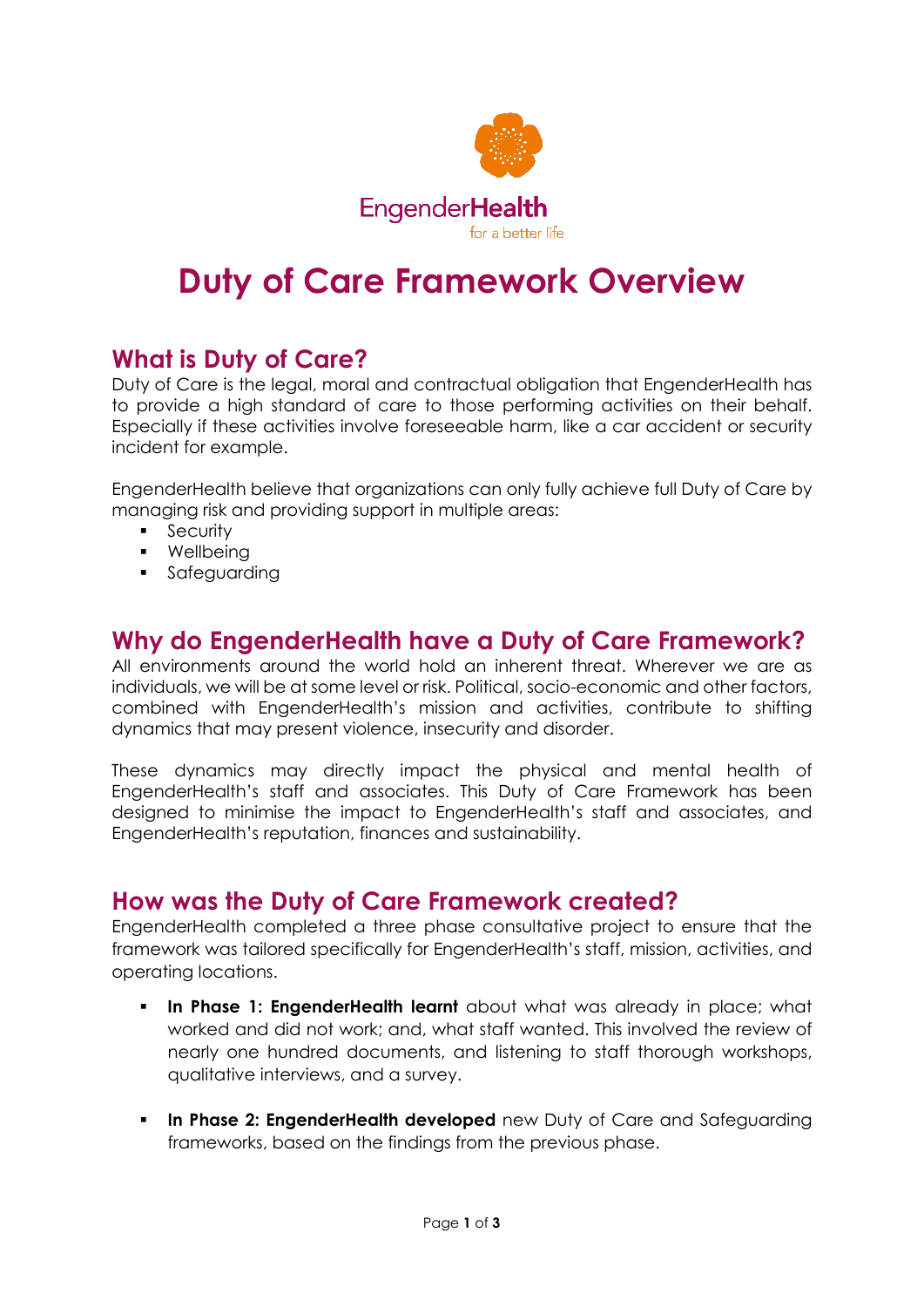**In phase 3: EngenderHealth embedded** the knowledge of the framework through multiple training courses, workshops and mentoring sessions.

## **How is the Duty of Care Framework structured?**

EngenderHealth's Duty of Care Framework consists of a policy that is supported by procedures and resources, as illustrated below.



- **The Policy** outlines EngenderHealth's approach to managing security and wellbeing risks, identifying principles, strategies, roles and responsibilities, commitments to staff and associates, training standards and incident management approach.
- **The Procedures** outline what EngenderHealth staff and associates needs to do to ensure that we meet the policy.
- **The Resources** are the tools that EngenderHealth's staff and associates need to use to follow the procedures. In addition, there are guidance documents on specific subjects like using transport and hotels.

For example, if you want to travel to a country programme, the Policy tells you what training you will need; the Travel Management Procedures informs you of the steps you need to take before, during and after travel; and, the Trip Form (in the Resources) is the document you need to complete and submit for approval.

# **Which part of the Duty of Care Framework do I need to use?**

That really depends on what you want to know. The following can help point you in the right direction:

| I want to                                  | You should                                                                                                     |
|--------------------------------------------|----------------------------------------------------------------------------------------------------------------|
| Know more about roles and responsibilities | Read the Duty of Care Policy that outlines roles<br>and responsibilities.                                      |
| Find out what training I should have       | Read the Duty of Care Policy that outlines the<br>mandatory training requirements for staff and<br>associates. |